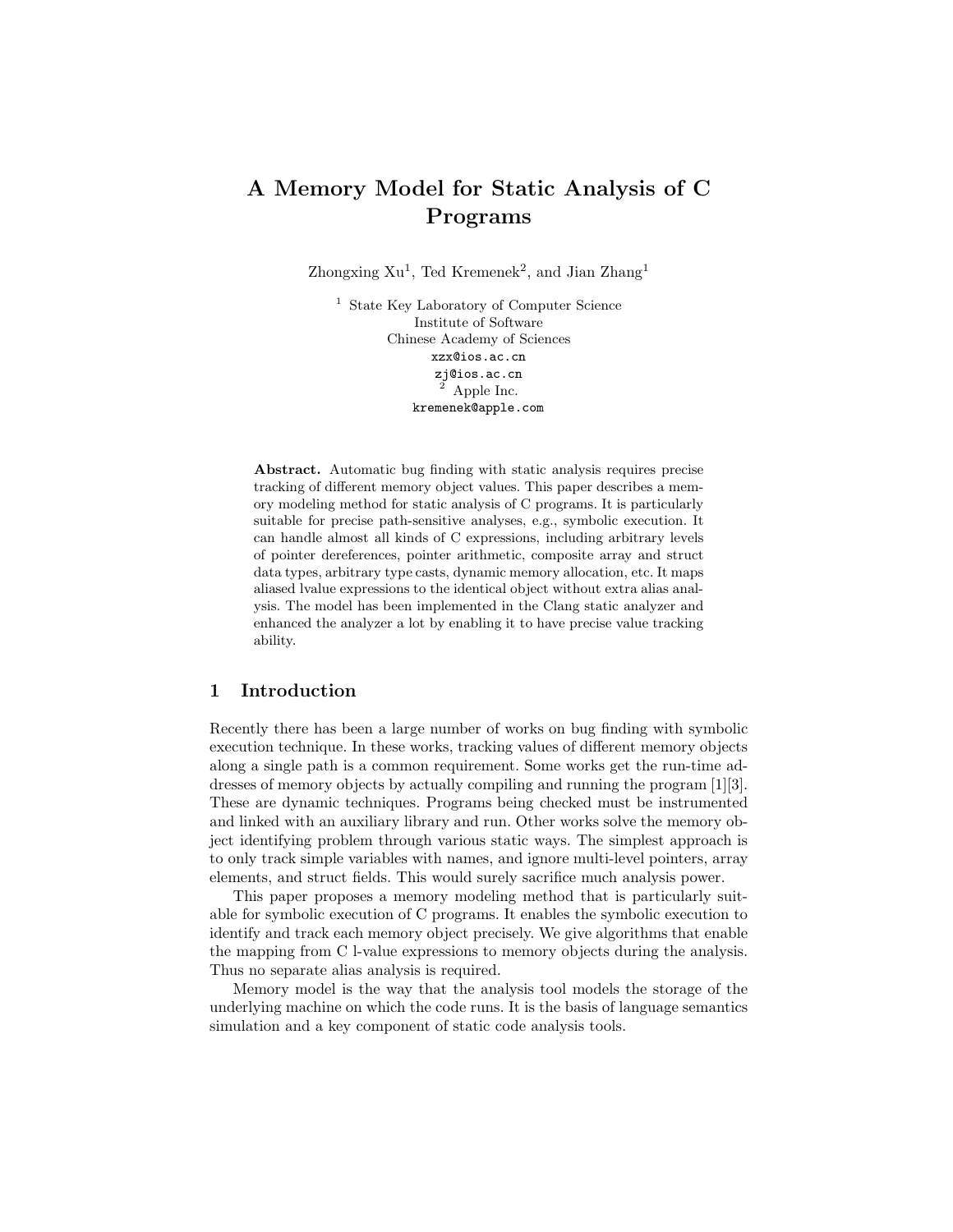Memory model determines how accurately the tool can simulate the language semantics and thus affects the ability of the tool to detect bugs. Surprisingly, few papers addressed the memory modeling issue in the static analysis field.

Unlike other high level programming languages, the C programming language assumes a rather low level memory model and provides extensive kinds of memory operations, such as multi-level pointers, arbitrary pointer arithmetic, built-in array and struct data types. Pointers in C can point to arbitrary locations of the memory, and can be cast freely between different types. All these make it difficult to simulate the C semantics accurately.

In Section 2 and 3, we introduce two basic memory models which are commonly used but have some limitations. In Section 4 we describe our novel memory model, which can precisely map each l-value expressions to the corresponding memory object. In Section 5 we describe how to simulate the C language semantics with the new memory model. We give some examples and implementation in Section 6 and 7. We compare with related works in Section 8 and conclude in Section 9.

## 2 Name Binding Model

The name-binding model is the most basic storage model present in the semantics textbooks. In this model, the computer memory is seen as name-value pairs. When an assignment expression is evaluated, we bind the name of the variable on the left-hand-side to the value of the expression on the right-hand-side. While this model is very common, it is not powerful enough to be used for simulating the C semantics. Consider the following example:

```
int x, y;
int *p = kx;x = 3;*p = 4;y = x;
```
The C language has pointers. In this example, p is a pointer variable that points to the variable x. The presence of pointers brings the aliasing problem. The aliasing problem is that two or more names can represent the same storage location. In this example, \*p and x are aliases.

The name-binding model cannot deal with the aliasing problem. When we modify the value of a name, we should also modify the value of all names aliased to it accordingly. But in no way can we know the aliases of a name in the namebinding model.

## 3 Array Simulation Model

One of the deficiencies of the name-binding model is that it lacks the concept of memory locations. The pointers in C, however, are invented to manipulate memory locations.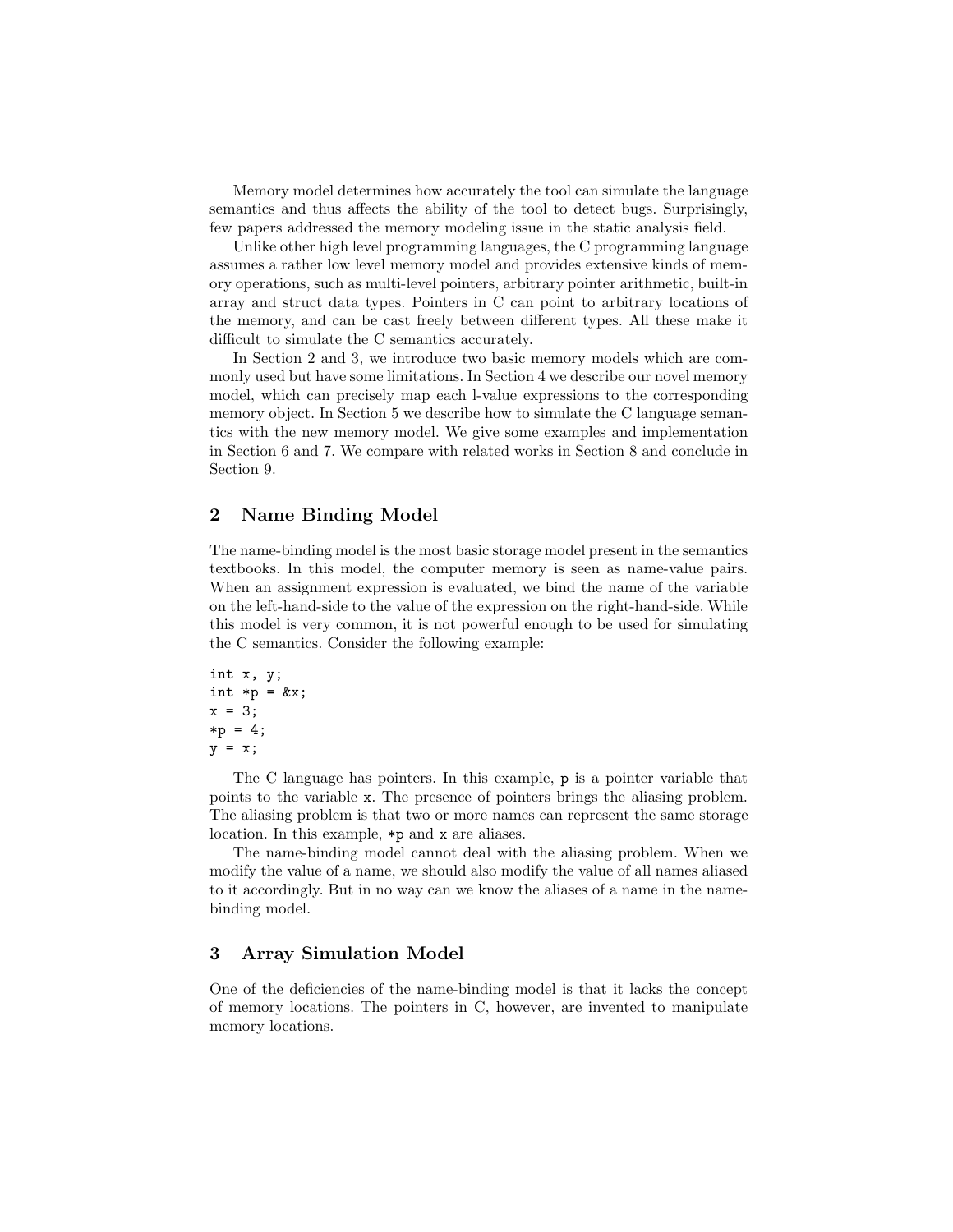Zhang proposed an array model for the memory [11]. The motivation of the array model is simple: intuitively the memory can be seen as a large array. If we allocate all variables on an array, all operations on variables can be transformed into operations on corresponding array elements, and most importantly, the array element indices can be taken as the memory locations for the variables.

The example in Section 2 can be transformed using the array memory model:

```
Assume mem[] is the memory simulation array.
Memory allocation:
 x: mem[1], y: mem[2], p: mem[3]
mem[3] = 1; // p = kx; mem[3] is 'p',
            // 1 is x's simulation location.
mem[1] = 3; // x = 3;mem[mem[3]] = 4; // dereference '*' means
                 // we have to nest mem[]'s
menn[2] = mem[1]; // y = x;
```
The array model is somewhat more powerful than the name-binding model. It can solve some problems in program analysis [10]. But its disadvantages are also obvious.

The array model requires that every variable has a fixed position. This can be achieved as long as we know the exact size of every memory object. Once we have a memory object of unknown size, such as a variable-length array or a heap object of unknown size, the array model is unusable.

A slight improvement for the array model is that instead of using a single large array, we use multiple arrays. Each memory object has a corresponding array for it. But composite memory objects are difficult to represent in this model. For example, for object struct array struct s { int d } sa[2];, if we use a single array to represent it, it still has the same weakness as the single array model. If we use multiple arrays to represent it, we will lose the hierarchy relation among memory objects.

# 4 Region Based Ternary Model

Formal semantics models program state with two mappings [8]: a variable environment that associates a location with each variable and a store that associates a value with each location. Formally, we define a variable environment Env as a mapping of

$$
Env = Var \rightarrow Loc
$$

where Loc is a set of locations. A store is the mapping of

$$
Store = Loc \rightarrow Value
$$

The name-binding model in Section 2 lacks the concept of locations. The array model in Section 3 does have the concept of locations. It uses concrete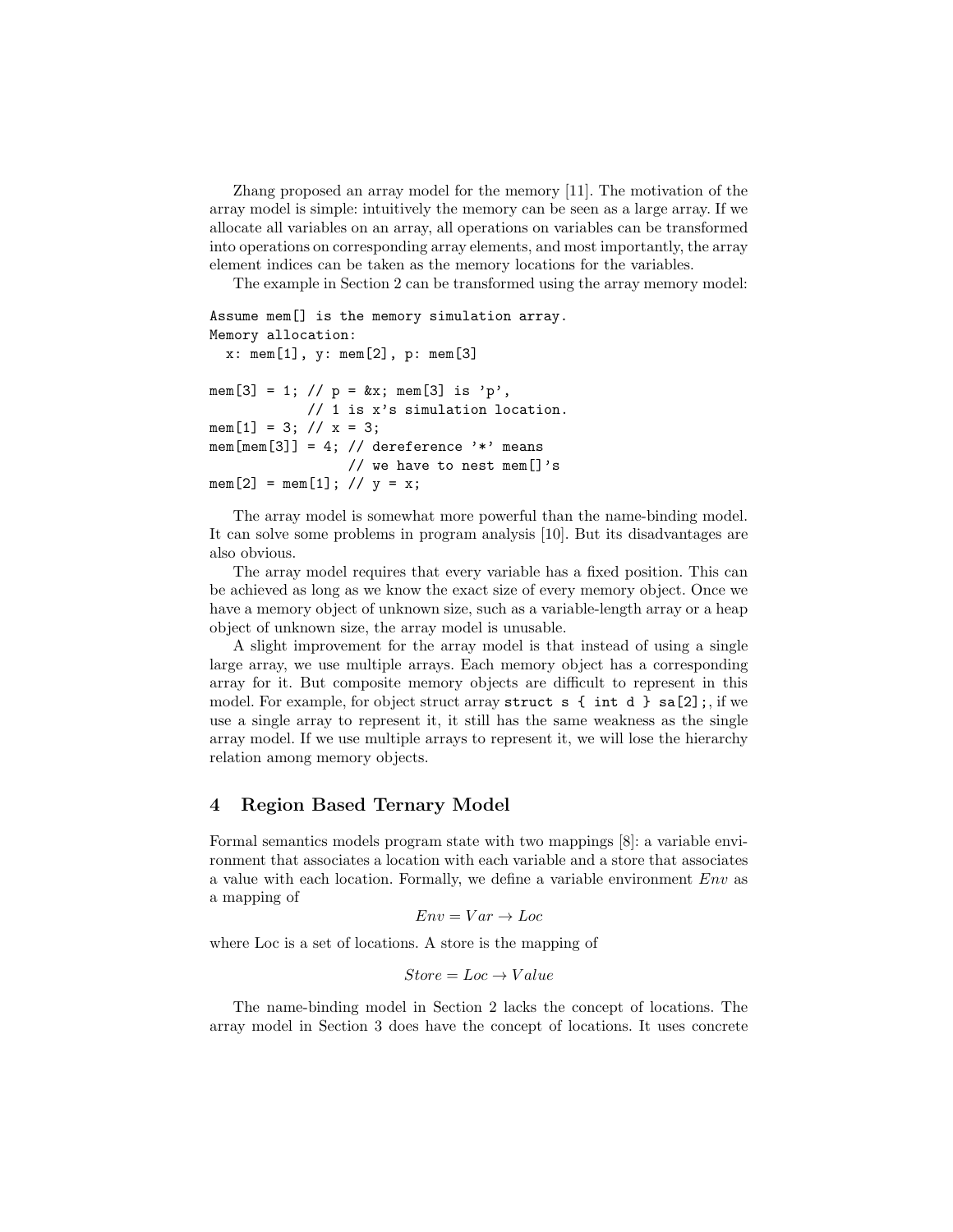integers to represent locations. This concretization of location limits the applicability of the array model.

In this section we develop a new representation of locations: regions. A region is an abstract chunk of memory corresponding to an lvalue expression in the C programming language.

According to the C standard [5], an lvalue is an expression with an object type. That is, an lvalue expression has an associated memory object. We use an abstract region to represent this memory object.

Thus in our region based memory model, every lvalue expression should have a corresponding region. Furthermore, lvalue expressions indicating the same memory object should have the same region corresponding to them. Next we describe the way to get the region associated with an lvalue expression.

#### 4.1 Region Hierarchy

We define several kinds of regions. For explicitly declared variables, we have VarRegion identified by the variable declarations. Every variable has a unique VarRegion associated with it.

If the variable is of array or struct type, it has subobjects called element or field. To represent this hierarchy between memory objects, we introduce the concept of subregions. A region can be the subregion of another region. There is a super region pointer pointing to the super region of a subregion.

For array elements, we have ElementRegion with its super region pointer pointing to its array region. Likewise, for struct fields, we have FieldRegion with its super region pointer pointing to its struct region. ElementRegions are identified by their array regions and the indices. FieldRegions are identified by their struct regions and the field declaration.

In C, there are three kinds of storage classes: local (stack), global (static), dynamically allocated (heap). We also have a *MemSpaceRegion* for this concept. There are three MemSpaceRegions for stack, heap, and static storage respectively. All local variables have the stack MemSpaceRegion as their super region. All global variables have the static MemSpaceRegion as their super region. All dynamically allocated objects (mostly by malloc()) have the heap MemSpaceRegion as their super region.

In static analysis, we sometimes would have symbolic values. For example, we assume function arguments and global variables holds symbolic values at the entry of the function. If the symbolic variable is a pointer, it may point to some unknown memory block. For this case, we have *SymbolicRegion* for representing the memory block pointed to by the symbolic pointer. SymbolicRegions are identified by the symbolic pointer values that point to them.

#### 4.2 Region Properties

Besides storage classes, memory objects have extents, or sizes. Some objects' extents are explicit. For example, a char variable has the extent of one byte. But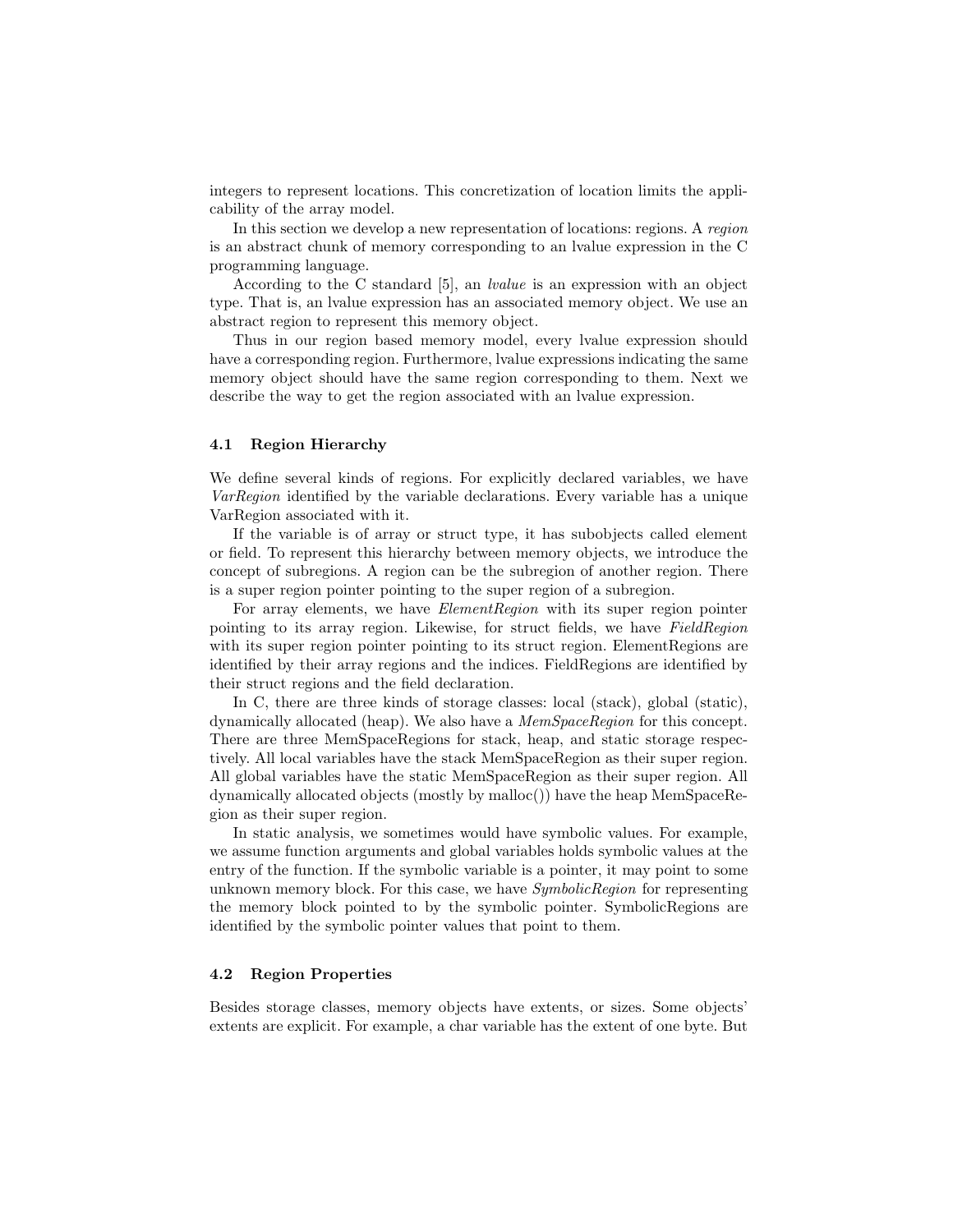dynamically allocated objects can have various extents. We record this information with a region-extent mapping from the object's associated region to its extent. The extents can be in various forms: concrete integer value or symbolic unknown value.

Memory state is modeled by the bindings of the regions. There are two kinds of bindings: direct binding and default binding. After an assignment expression, like  $x = 3$ ;, we set the direct binding of region of x to 3. Default binding is usually set on super regions. If a subregion has no binding, then it could use its super region's default binding as its value. For example, after function call bzero(buf), we can set the default binding of the region pointed to by buf to 0. Without default binding, we have to set each element of that region to 0, which is prohibitively expensive for large arrays.

#### 4.3 Region Views

The C programming language permits arbitrary conversions between types of pointers. This poses great difficulty to static analysis tools.

Consider the following code snippet:

```
void *p = malloc(10);char *buf1 = (char *) p;
buf1[0] = 'a;
int *buf2 = (int *) p;buf2[0] = 0;
```

```
char c = \text{buf1}[0];
```
This is a contrived example. But the code pattern is fairly common in system programs. Programmers often allocate a generic block of memory, then cast it to different types for different uses. How do we deal with such (ab)uses of the C type system?

The essence of this problem is that in C we can have typeless generic chunk of memory. In the code example above the dynamically allocated memory pointed to by p is such a chunk of memory. The later casts from it to char\* and int\* can be interpreted as installing "views" to it. When it is operated by pointer buf1, it is viewed as a memory block of type char. When it is operated by pointer buf2, it is viewed as a memory block of type int.

We set up a region view mapping from a region to its various views: some anonymous typed region. Casting a generic block of memory to some type is equivalent to adding a new view to the block of memory. We create an anonymous typed region to represent the view. Later when the generic memory block is cast to another type, a new anonymous typed region is created to represent this new view. The idea is illustrated in Figure 1.

A region can have multiple views simultaneously. But only one view can be in effect at a time. When the region is operated on by one view region of it, the information associated with its other view regions must be invalidated.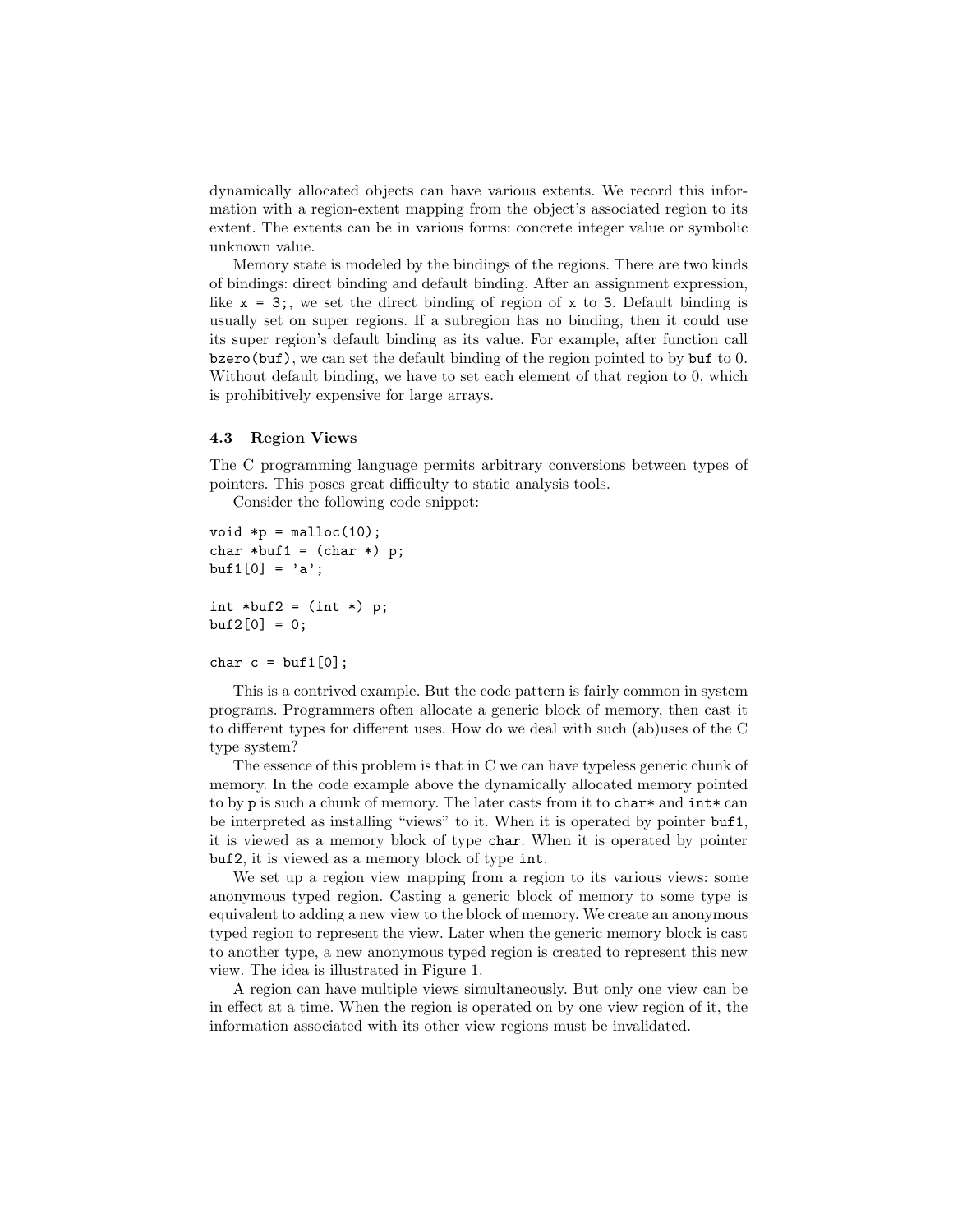

Fig. 1. Anonymous typed region illustration. Region region p is the generic memory block pointed to by p. Region region buf1 is the same memory block with type char. Region region buf2 is the same memory block with type int. Regions buf1[0] and buf2[0] are the ElementRegions on regions region buf1 and region buf2.

Returning to the example, after expression buf1[0] = 'a';, buf1[0] has value 'a'. But after expression  $\text{buf2}[0] = 0$ , we not only set the value of buf2[0] to 0, but also removes the binding for buf1[0]. When c is assigned buf1[0], we can spot that buf1[0] is an undefined value.

# 5 Simulation of C Semantics

With the region based memory model, we can simulate the C semantics precisely. We still use the semantics model in Section 4. But we extend it as follows.

The program state is modeled by two mappings: Environment and Store. We define Environment as a mapping from expressions to values:

$$
\mathit{Env} : \mathit{Expr} \rightarrow \mathit{SVal}
$$

where Expr is an element of C expressions. SVal is some kind of abstract values, which we will describe in Section 5.1. The Store is defined as a mapping from Regions to values:

$$
Store: Region \rightarrow SVal
$$

where Region is the abstract representation of memory objects.

#### 5.1 Abstract Values

We divide the values occurring in the symbolic simulation into two classes: locations loc and non-locations non-loc. A loc can be a region or unknown. loc represents an abstract memory location. Pointers in C all have loc values. The rests are non-location values non-loc. A non-loc can be a concrete integer, a symbolic integer, etc.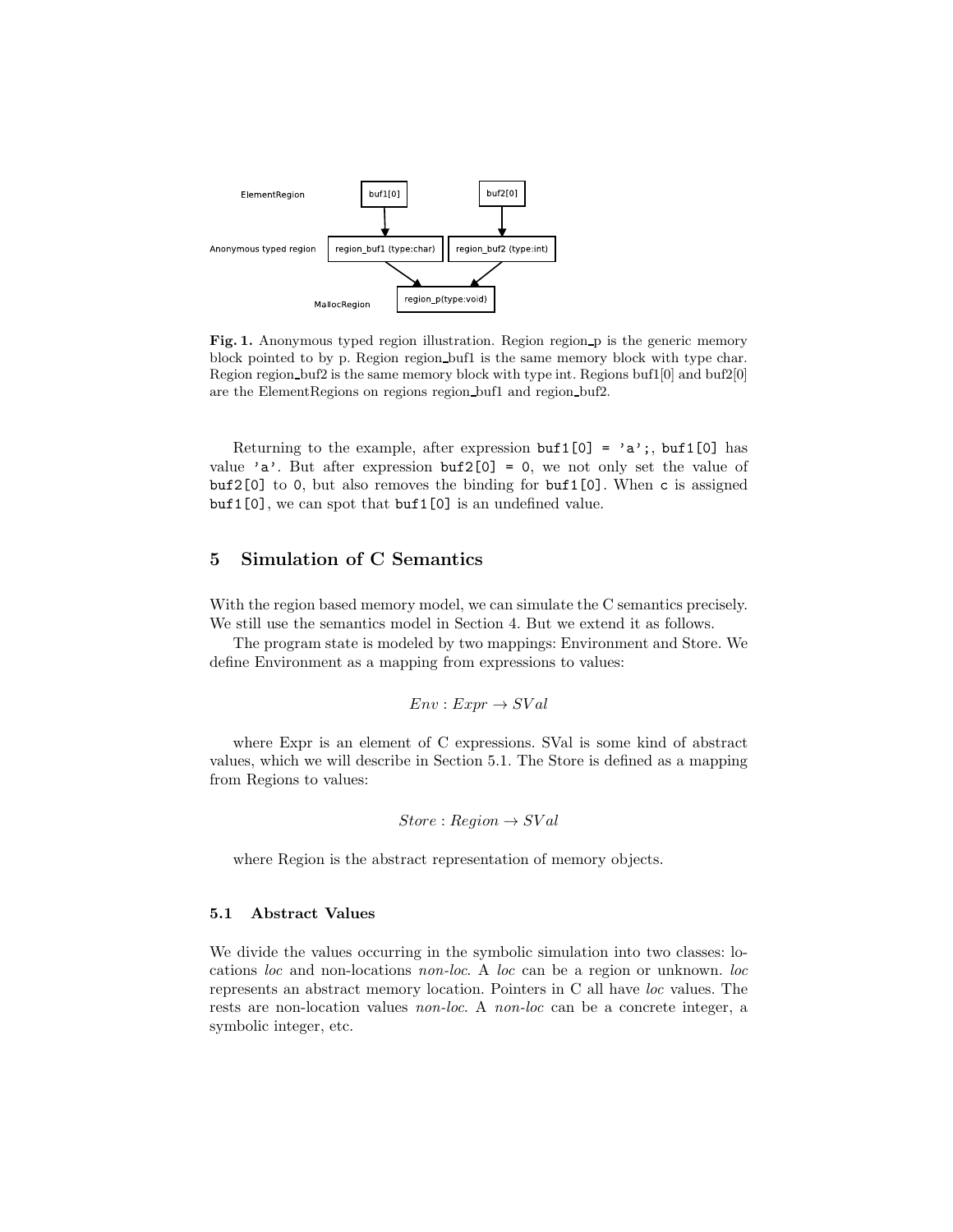#### 5.2 l-value and r-value

The C programming language standard [5] classifies expressions into lvalue and rvalue. Expressions referring to objects are lvalue expressions. The rests are rvalue expressions. To evaluate expressions, we have to distinguish between an expression's l-value and r-value. We define an expression's l-value to be the memory location of its associated memory object. An expression's r-value is the value associated with the memory object if the expression is an lvalue expression or the semantic value if the expression is not an lvalue expression.

Note that lvalue expressions have both l-value and r-value. Non-lvalue expressions only have r-value, i.e., their semantic value. l-value can only be locs, while r-value can be both *locs* and *non-locs*. For example, \*p's r-value is a *loc*.

#### 5.3 Evaluation Rules

In this section we give some rules of evaluation of C expressions. We define some notations:  $l$ -value $(e)$  returns expression e's l-value, which is a loc. r-value $(e)$ returns expression e's r-value, which is a *loc* or *non-loc*. VarRegion(v) return the unique region associated with variable declaration v. Element Region $(r, i)$  returns the unique region associated with the i'th element of array region r. Similarly, FieldRegion(r, f) returns the unique region associated with the f field of struct r.  $Store(loc)$  returns the value associated with location loc.

Evaluation rules for main kinds of expressions of C are specified in Table 1.

|                               | l-value                                             | r-value                    |
|-------------------------------|-----------------------------------------------------|----------------------------|
| constant $n N/A$              |                                                     | n                          |
| variable x                    | VarRegion(x)                                        | $Store(l-value(x))$        |
| array a                       | VarRegion(a)                                        | N/A                        |
| a[e]                          | $ElementRegion(l-value(a), [Store(l-value(a[e]))$   |                            |
|                               | $r-value(e)$                                        |                            |
| s.d                           | FieldRegion(l-value(s), d)                          | $Store(l-value(s.d))$      |
| $p - > d$                     | $FieldRegion(r-value(p), d)   Store(l-value(p->d))$ |                            |
| <i>&amp;expr</i>              | N/A                                                 | $l$ -value $(\text{expr})$ |
| *expr                         | $r-value(exp)$                                      | $Store(r-value(exp))$      |
| $\texttt{alloc}(n) \vert N/A$ |                                                     | $\text{AllocaRegion}(n)$   |
| $m$ alloc(n) $N/A$            |                                                     | MallocRegion(n)            |

Table 1. Evaluation rules for C expressions.

The region-base memory model supports almost all kinds of C expression semantics: arbitrary level pointer, composite struct and array data types, dynamic memory allocation, and symbolic pointer.

For pointer arithmetic, we assume that it only happens to element regions. We get the index of the element region, apply the offset to it, and get an element region with the new index.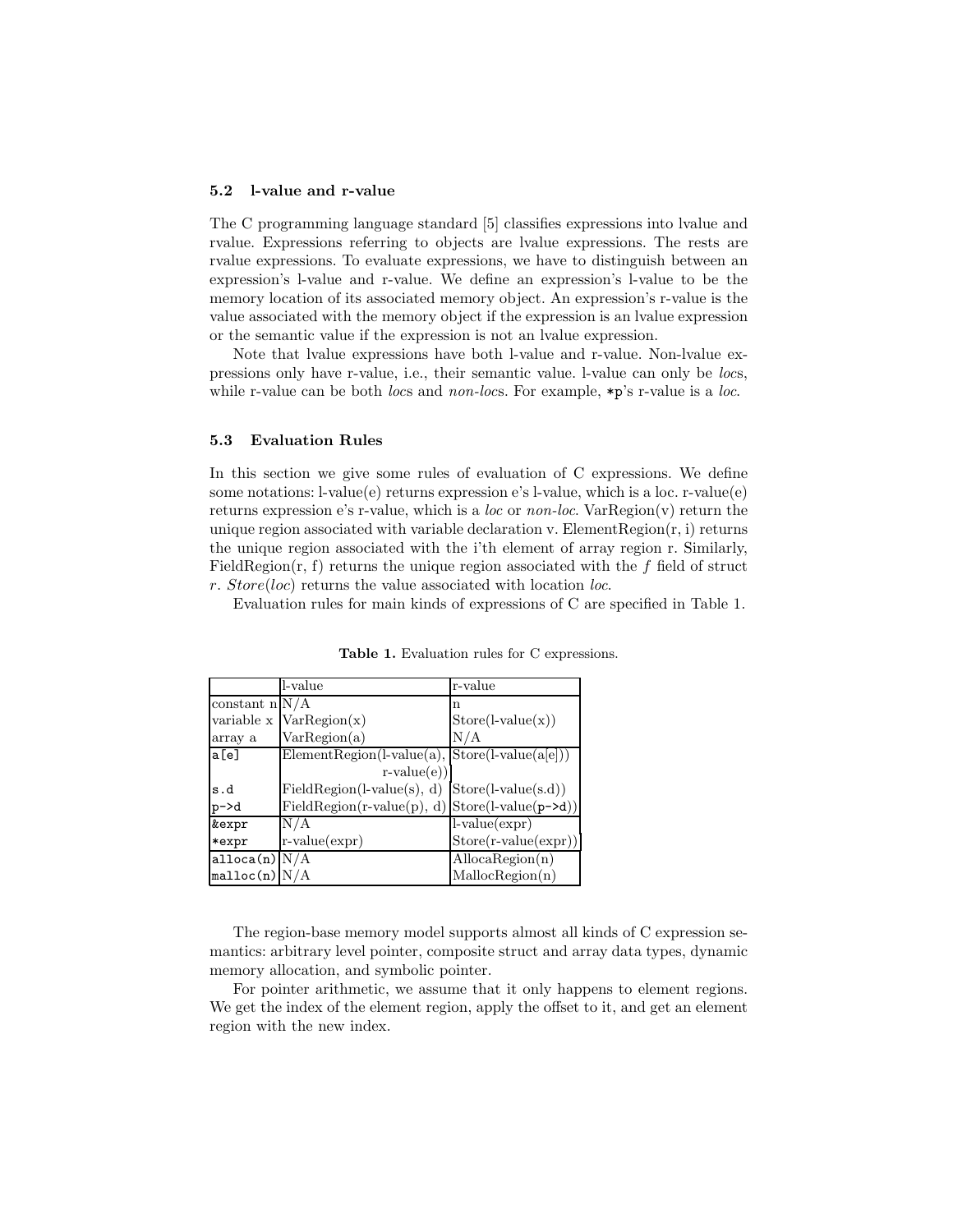For dynamically allocated memory, we create a MallocRegion with the size and an execution counter to differentiate memory chunks allocated in the same statement.

Let us look at an example showing how the evaluation rules are applied. Consider code snippet:

```
struct s1 {
  int d;
};
struct s2 {
  struct s1 *p;
};
void foo(void) {
  struct s1 data;
  struct s2 *sp;
  int a[2];
  sp = \text{malloc}(sizeof(struct s2));sp->p = kdata;sp->p->d = 3;a[1] = data.d;}
```
After we have processed the three variable declarations in function foo, we have program state shown as follows:

| Expression Region Value |                |                      |
|-------------------------|----------------|----------------------|
| data                    | region $1/N/A$ |                      |
| data.d                  |                | $region$ 2 undefined |
| sp                      |                | region 3 undefined   |
| a                       | region $4N/A$  |                      |
| a[0]                    |                | region 5 undefined   |
| a 1                     |                | region 6 undefined   |

When processing the malloc statement, we will have a new region in the program state. The updated program state is shown as follows, where  $MallocReg$ represents the memory region allocated by malloc().

| Expression                         | Region                    | Value                |
|------------------------------------|---------------------------|----------------------|
| data                               | region $1 \overline{N/A}$ |                      |
| data.d                             | region 2                  | undefined            |
| <sub>S</sub> p                     | region 3                  | region 7             |
| a.                                 | region 4                  | N/A                  |
| a[0]                               |                           | $region 5$ undefined |
| a[1]                               |                           | region 6 undefined   |
| MallocReg <sub>0</sub>             | region $7N/A$             |                      |
| $MallocReg_0.p$ region 8 undefined |                           |                      |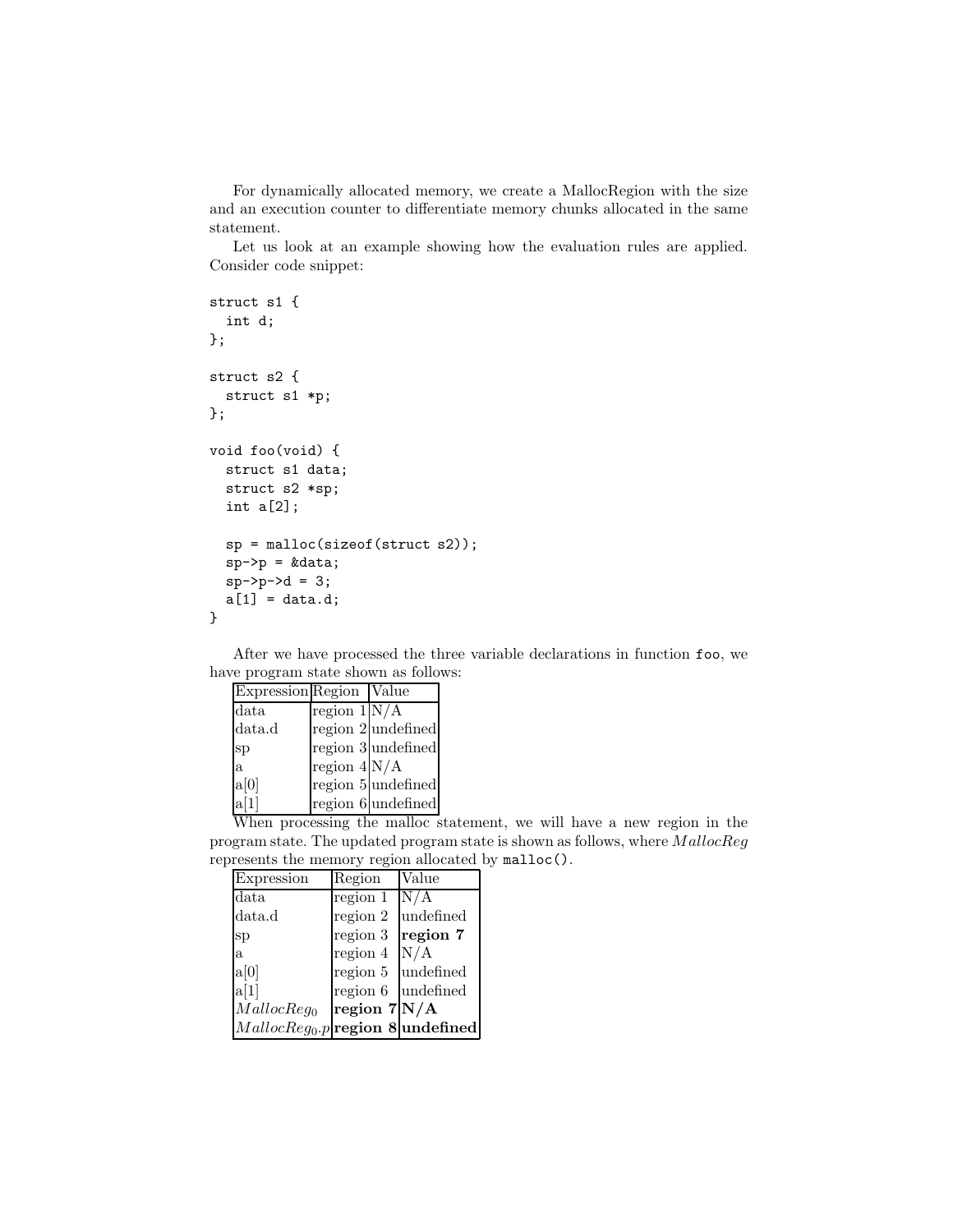Next we process statement  $sp->p = \&data$ . Evaluating expression  $&data$ requires the l-value of data, which is region 1. Then we get the r-value of sp, which is region 7. getFieldRegion(region7,p) returns region 8. The updated program state is shown as follows:

| Expression                        | Region Value             |                    |
|-----------------------------------|--------------------------|--------------------|
| data                              | region $1\overline{N/A}$ |                    |
| data.d                            |                          | region 2 undefined |
| sp                                | region $3$ region $7$    |                    |
| a                                 | region $4N/A$            |                    |
| a[0]                              |                          | region 5 undefined |
| a[1]                              |                          | region 6 undefined |
| MallocReg <sub>0</sub>            | region $7N/A$            |                    |
| $MallocReg_0.p$ region 8 region 1 |                          |                    |

Next we process statement  $sp->p>-d = 3$ ; Similarly we get the r-value of sp->p, which is region1, and the l-value of sp->p->d, which is region2. The updated program state is shown as follows:

| Expression                        | Region Value                    |                    |
|-----------------------------------|---------------------------------|--------------------|
| data                              | region $\overline{1\text{N/A}}$ |                    |
| data.d                            | region $2 3$                    |                    |
| sp                                | region $3$ region $7$           |                    |
| a.                                | region $4N/A$                   |                    |
| a[0]                              |                                 | region 5 undefined |
| a[1]                              |                                 | region 6 undefined |
| MallocReg <sub>0</sub>            | region $7N/A$                   |                    |
| $MallocReg_0.p$ region 8 region 1 |                                 |                    |

Then we process statement  $a[1] = data.d$ ; The l-value of data.d is region2, then we get its r-value 3. The l-value of a[1] is region 6. The updated program state is shown as follows:

| Expression                        | Regions Values                  |                    |
|-----------------------------------|---------------------------------|--------------------|
| data                              | region $\overline{1\text{N/A}}$ |                    |
| data.d                            | region 2 3                      |                    |
| sp                                | region 3 region 7               |                    |
| a                                 | region $4N/A$                   |                    |
| a[0]                              |                                 | region 5 undefined |
| a[1]                              | region 63                       |                    |
| MallocReg <sub>0</sub>            | region $7N/A$                   |                    |
| $MallocReg_0.p$ region 8 region 1 |                                 |                    |

From the above example we can see that all memory objects are represented unambiguously, and their corresponding regions are computed on the fly with little overhead. The region hierarchy is shown in Figure 2.

# 6 An Example

In this section we use an example to show the power of the region-base memory model. Consider the following code snippet.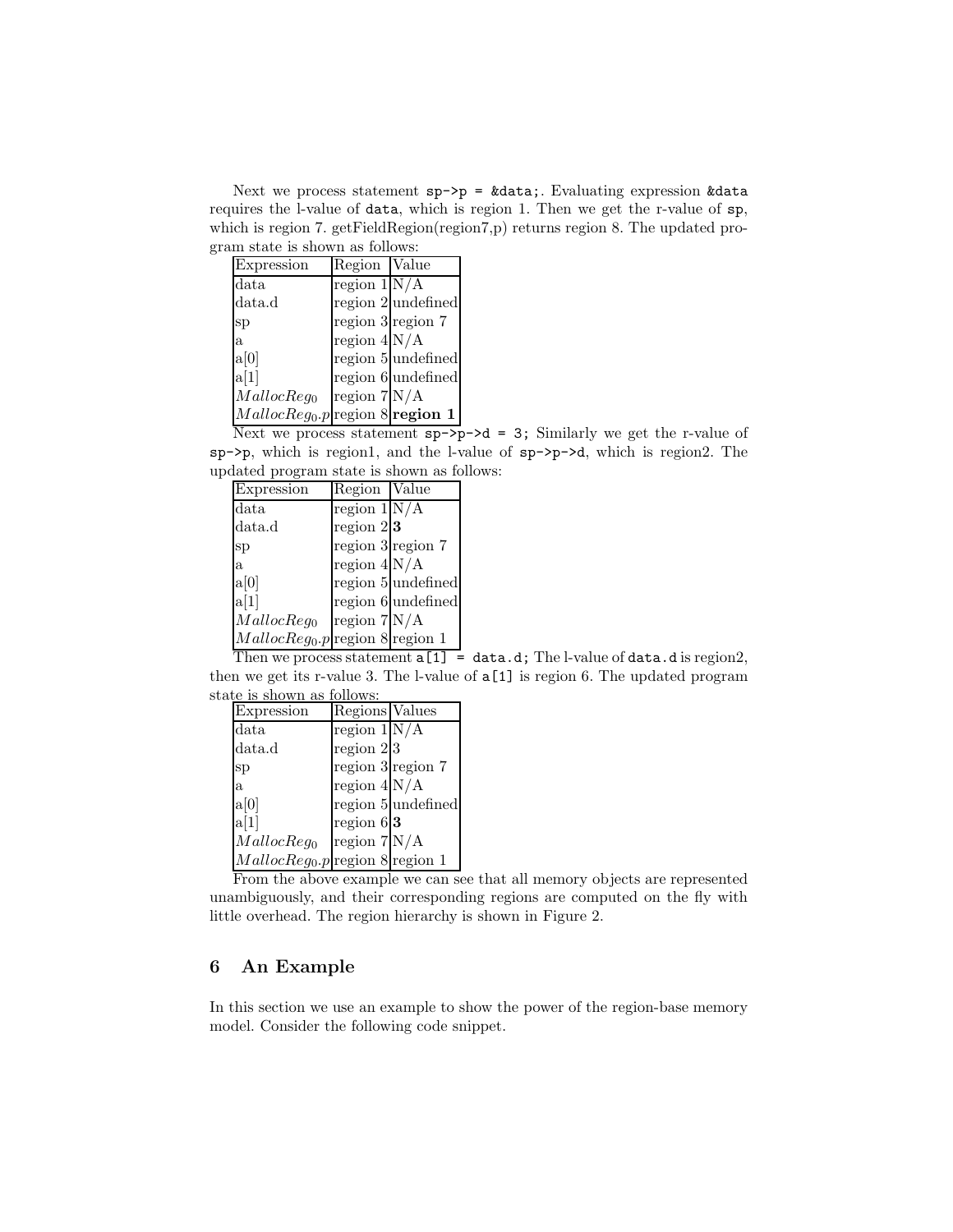

Fig. 2. The final memory region hierarchy. The arrow points to the super region.

```
struct s { int data[2]; }
void f(struct s buf) {
1 int i = 3, *q = NULL;2 struct s* p;
3 if (buf.data[1] == 1)
4 q = k i;5 p = kbuf;
6 if (p->data[1] == 1)
7   p   >- \lambda   [0]   = \astq;
8 return;
}
```
In this code, if we do not track the value of the struct field buf.data[1], we would have a path leading to the NULL pointer dereference of q at line 7: 1,2,3,5,6,7,8.

With the region memory model, we can precisely know that buf.data[1] and p->data[1] refer to the identical memory object. Thus the path condition along the previous path cannot be satisfied: buf.data[1] cannot be simultaneously equal and unequal to 1.

The region hierarchy and storage mapping is shown in Figure 3. When buf.data[1] is evaluated, we get the region associated with buf, buf.data, buf.data[1] respectively. Then the value of buf.data[1] is retrieved, which is a symbolic value \$1. When p->data[1] is evaluated, we first get p's rvalue, which is the memory region of buf. Then along the same way, we get the value for buf.data[1], which is the symbolic value \$1.

The for path  $1,2,3,5,6,7,8$ , we get path condition:

$$
\$1! = 1 \land \$1 == 1,
$$

which cannot be satisfied. There will be no false alarm for the NULL pointer dereference of q at line 7.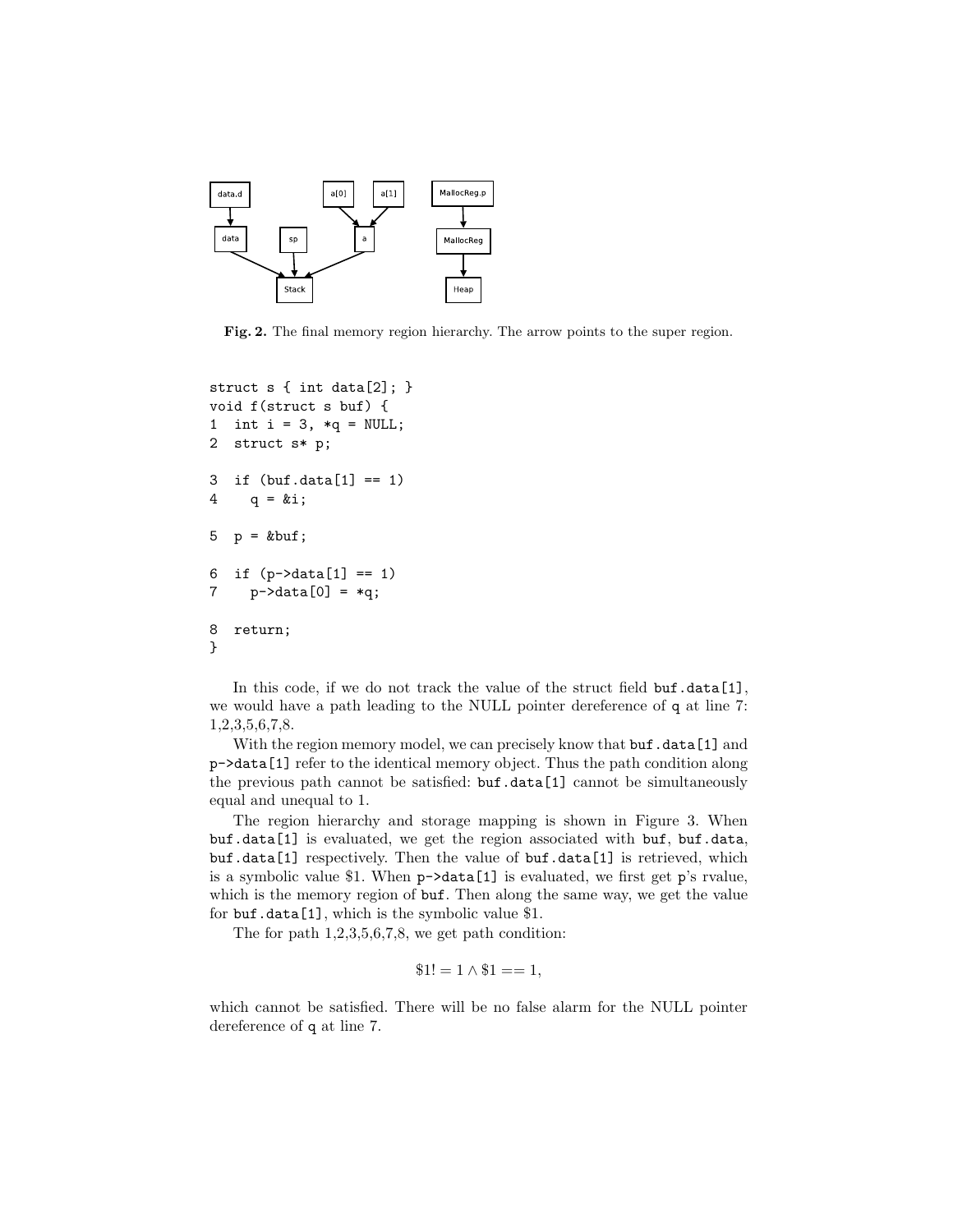

Fig. 3. The region hierarchy and storage mapping. Squares represent memory regions. \$1 is the symbolic value of buf.data[1]

## 7 Implementation

The region based memory model is fully implemented in the Clang analyzer [2]. Clang is a new C,  $C_{++}$  and Objective C front-end for the LLVM [7] compiler. The static analyzer is an official part of Clang that find bugs in C and Objective-C programs. The second author of this paper is the original architect of the static analyzer core [6]. The analyzer has very good modularity. It is designed in such a way that main components can be swapped in and out. Basically it has the following components:

- The core engine, driving the analysis through the program in some order.
- State manager, managing the simulated program states.
- Constraint manager, recording and solving path conditions collected along a program path.
- Store manager, modeling the program storage.

The region based memory model is implemented as the region store manager in the tool. It adds the full field sensitivity to the analysis.

An implementation feature that is worth mentioning is the lazy binding technique we employed. It can be best illustrated by an example. Consider code snippet:

```
for (...) {
  ...
  if (...) {
L: int buf[8096];
  }
}
```
As we are using the region based memory model, theoretically we have a separate region for each of the array elements on line L. Since buf is a local array, we have to initialize all of its elements to have value undefined. Because we could have multiple paths leading to the definition of buf, we have to initialize its 8096 elements multiple times. This proved very time consuming. Moreover, few of the elements are actually used during later analysis.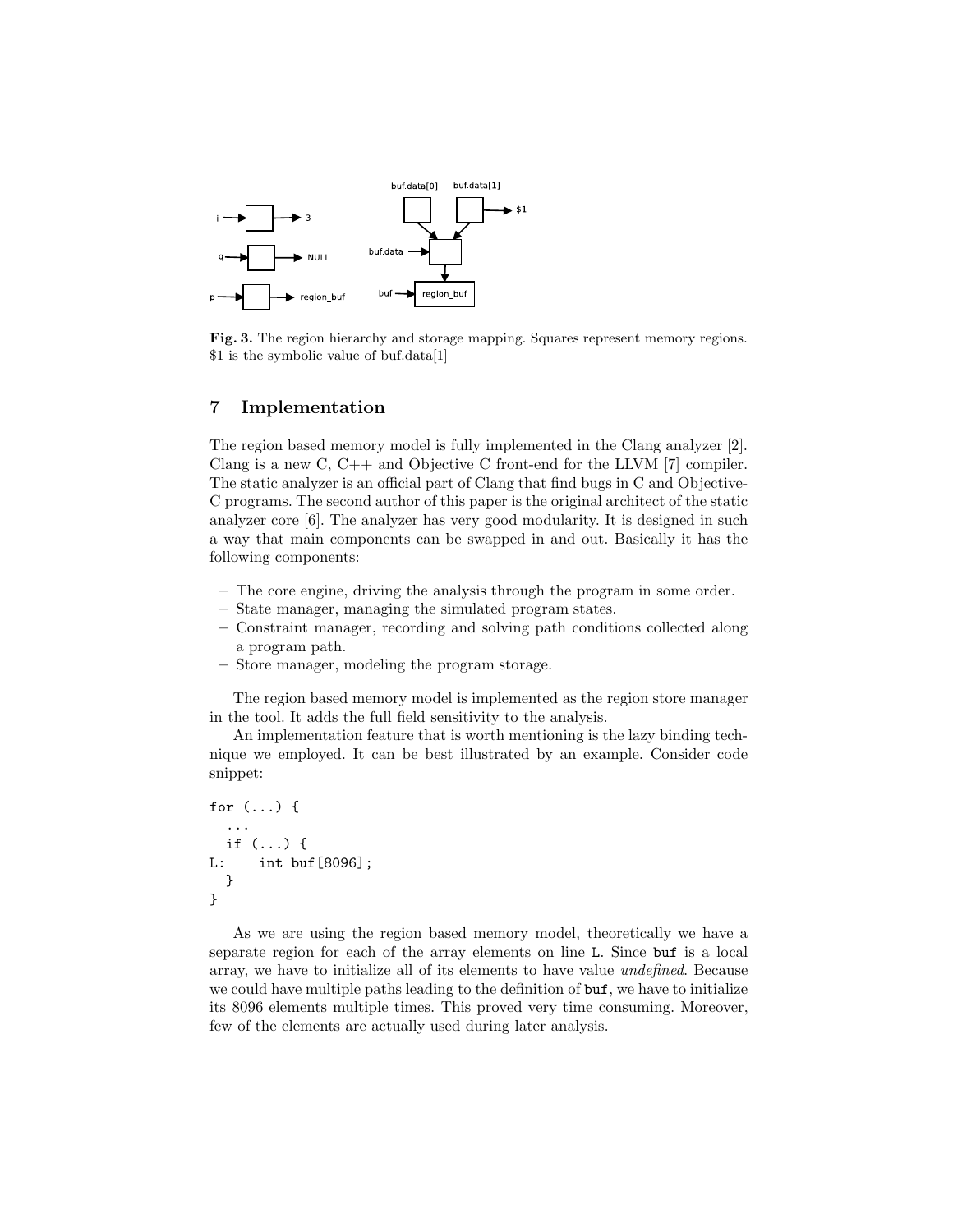To solve this problem, we switched to an implementation that employed lazy initialization. We do not initialize any variables. Instead, we compute their initial value the first time it is used according to their storage classes. This optimization reduced the analysis cost dramatically.

# 8 Related Work

Hampapuram et al. used a region-based memory model in their work [4]. Our model is different than theirs in various ways. The main feature of our model is the region hierarchy, which plays an important role in tracking and distinguishing memory objects and reasoning about their relations.

Saturn [9] is a general framework for building precise and scalable static error detection systems. It models program operations with Boolean satisfiability (SAT) techniques down to the bit level. Pointers in Saturn are modeled with Guarded Location Sets (GLS). The GLS method essentially gives each location an explicit name and records the set of locations a pointer could reference at a particular program point. This memory representation is not as rich as our region-based memory model, which treats memory objects as first-class values with properties such as extents and relationships to other memory regions (e.g., region views to capture type-casting relationships). One consequence of these differences is that Saturn's strictly name-based memory model does not amend itself well to reasoning about pointer arithmetic nor array operations, both of which are handled naturally and precisely in our region-based model (i.e., by reasoning about the indices of ElementRegions).

Other bug finding tools like EXE [1] and DART [3] circumvent the memory modeling problem by actually compiling and running the program being checked. They use the run-time addresses of memory objects to distinguish them.

The closest related work to ours in the traditional program analysis field is alias analysis. We both try to solve the similar problem: the correspondence between expressions and memory objects. The requirements, however, are different.

Alias analysis for compiler optimization aims for a conservative result. It usually computes "may" aliases. We aim to get more precise alias relation. Due to the path sensitive character of our application, we do have more precise program state information that enables us to get more precise alias information.

On the usage aspect, alias analysis is often used as a separate analysis pass on the program. Then its results are stored for later use. Our memory model is used in combination with the whole symbolic analysis of the program. The corresponding memory regions are computed on the fly during the symbolic analysis. There is no separate "region analysis" pass for our analysis model.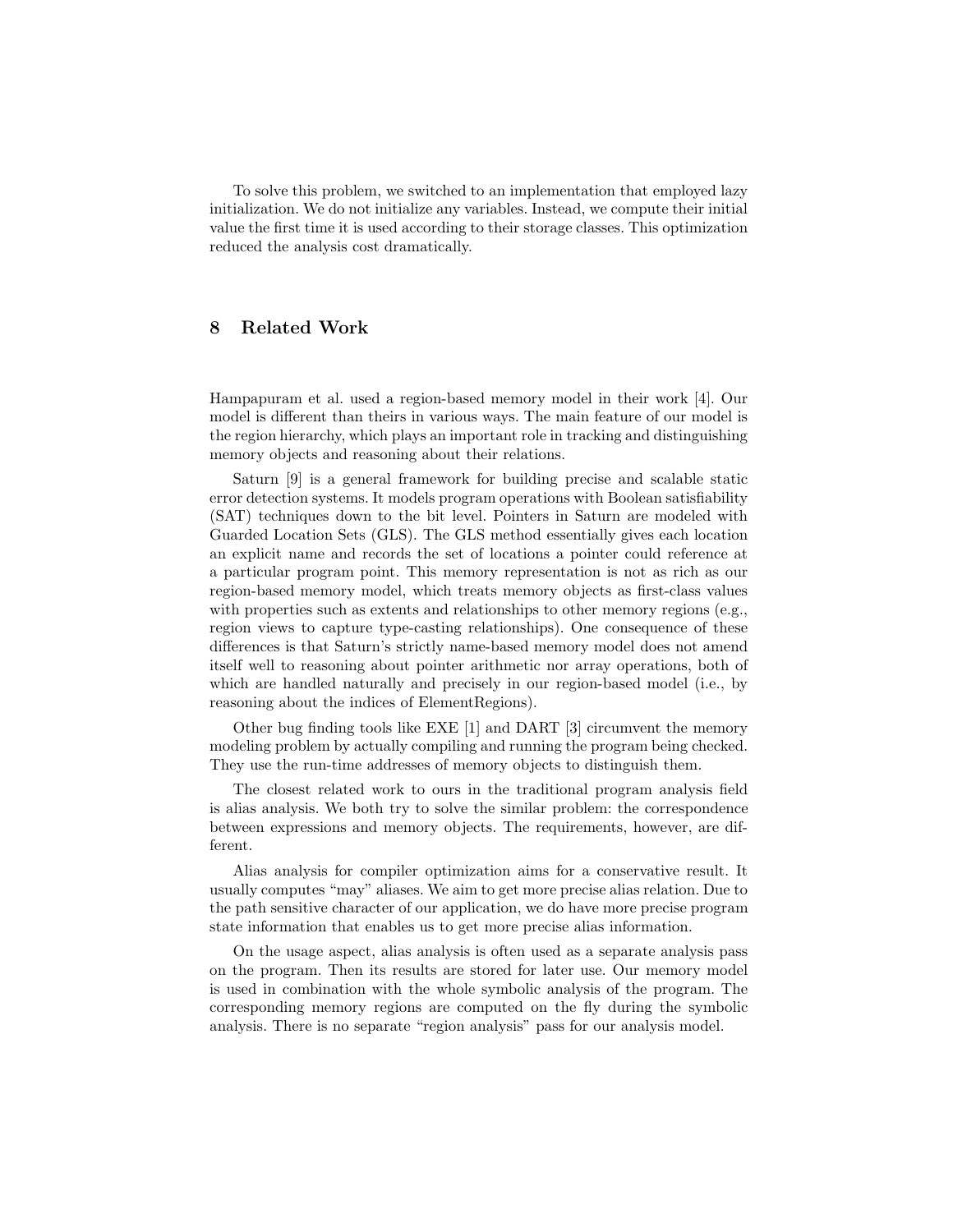# 9 Conclusion

We designed a region-based memory model for path-sensitive symbolic program analysis. In summary, the memory model has the following features which make it more powerful and suitable for symbolic execution:

- It can handle almost all kinds C expressions, including arbitrary levels of pointer dereferences, pointer arithmetic, composite array and struct data types, arbitrary type casts, dynamic memory allocation, etc.
- It maps aliased lvalue expressions to the identical object without extra alias analysis.
- It can represent various properties of memory objects: known and unknown extent, storage class, hierarchy relation, concrete and symbolic values, etc.

The memory model has been implemented in the Clang analyzer [2]. Our preliminary experimentation showed that it is effective for adding field sensitivity to our static analysis tool.

# Acknowledgments

This work was supported in part by the National Natural Science Foundation of China (Grant No. 60633010, 60903049) and the High-Tech (863) program of China (Grant No. 2009AA01Z148).

# References

- 1. Cristian Cadar, Paul Twohey, Vijay Ganesh, and Dawson Engler. EXE: A system for automatically generating inputs of death using symbolic execution. Technical report, Computer System Laboratory, Stanford University, 2006.
- 2. Clang static analyzer. http://clang-analyzer.llvm.org/.
- 3. Patrice Godefroid, Nils Klarlund, and Koushik Sen. DART: Directed automated random testing. In Proceedings of the 2005 ACM SIGPLAN conference on Programming language design and implementation, pages 213–223, 2005.
- 4. Hari Hampapuram, Yue Yang, and Manuvir Das. Symbolic path simulation in path-sensitive dataflow analysis. In Proceedings of the 6th ACM SIGPLAN-SIGSOFT workshop on Program analysis for software tools and engineering, pages 52–58, 2005.
- 5. WG14 ISO/IEC 9899:201x, editor. Programming Languages C. ISO, 1999. http://www.open-std.org/jtc1/sc22/wg14/www/docs/n1336.pdf.
- 6. Ted Kremenek. Finding bugs with the clang static analyzer. http://llvm.org/devmtg/2008-08/Kremenek StaticAnalyzer.pdf.
- 7. The LLVM compiler infrastructure. http://llvm.org/.
- 8. Hanne Riis Nielson and Flemming Nielson. Semantics with applications: a formal introduction. John Wiley & Sons Inc, 1992.
- 9. Yichen Xie and Alex Aiken. Saturn: A scalable framework for error detection using Boolean satisfiability. ACM Transactions on Programming Languages and Systems, 29(3), 2007.